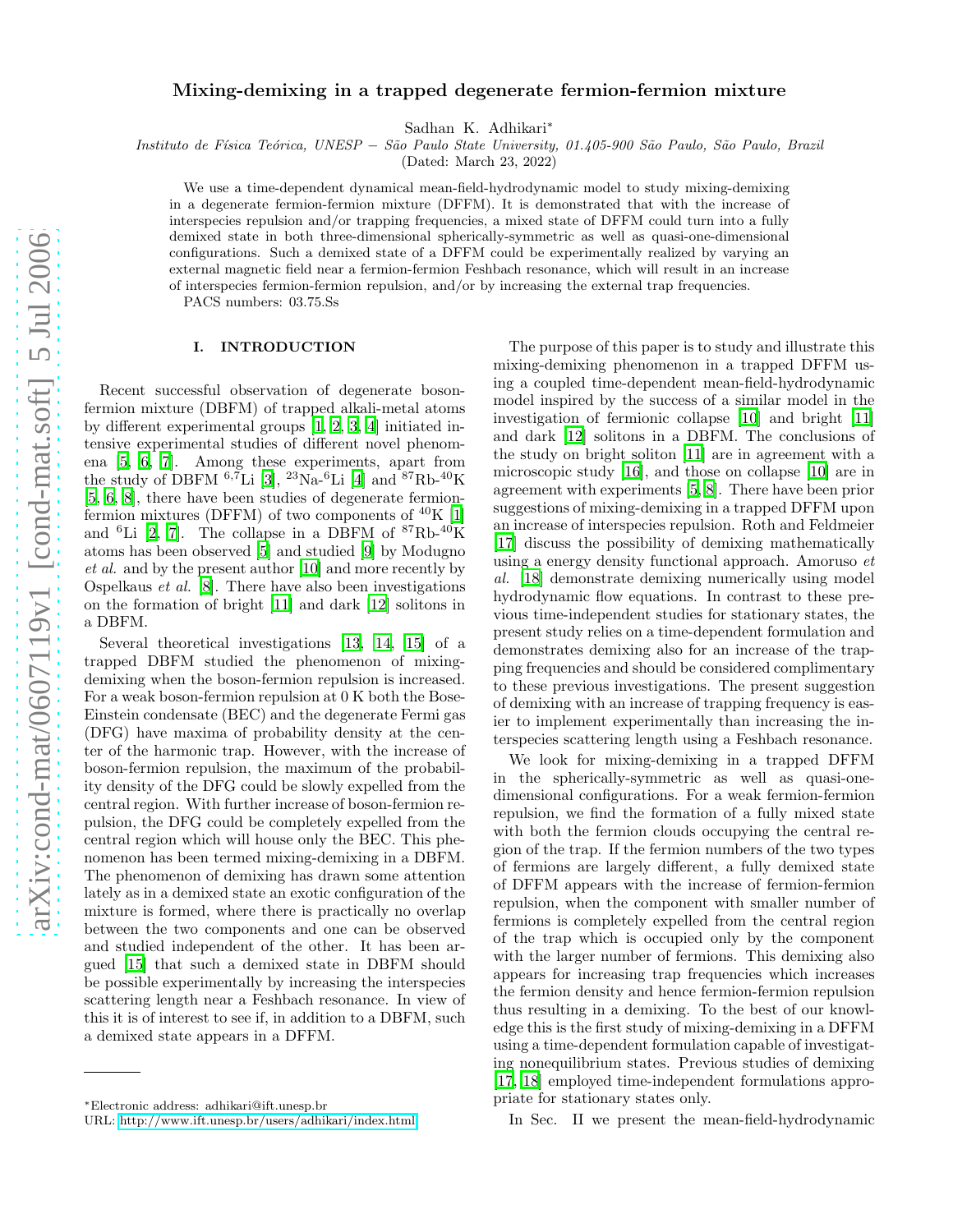model we use in our investigation in the sphericallysymmetric as well as quasi-one-dimensional configuration. The numerical results are presented in Sec. III where we illustrate demixing with the increase of interspecies repulsion and of the harmonic trapping potential. Finally, in Sec. III a brief summary of our findings are given.

## II. MEAN-FIELD-HYDRODYNAMIC MODEL

A proper description of a DFFM should employ [\[15](#page-5-14), [19](#page-5-18)] a fully antisymmetrized microscopic Slater determinant wave function for each component. However, a simplified mean-field-hydrodynamic Lagrangian for a DFG has been used successfully to study a DBFM [\[11,](#page-5-10) [12\]](#page-5-11), which we shall use in the present investigation. The virtue of the mean-field model over a microscopic description is its simplicity and good predictive power. To develop a set of practical time-dependent mean-field-hydrodynamic equations for a DFFM, we consider the following Lagrangian density [\[11](#page-5-10), [12](#page-5-11)]

<span id="page-1-0"></span>
$$
\mathcal{L} = \frac{i}{2} \hbar \sum_{j=1,2} \left( \Psi_j \frac{\partial \Psi_j^*}{\partial t} - \Psi_j^* \frac{\partial \Psi_j}{\partial t} \right) + g_{12} n_1 n_2
$$
  
+ 
$$
\sum_{j=1}^2 \left( \frac{\hbar^2 |\nabla \Psi_j|^2}{6m_j} + V_j n_j + \frac{3}{5} A_j n_j^{5/3} \right), \tag{1}
$$

where  $m_j$  is the mass of component  $j(= 1, 2)$ ,  $\Psi_j$  a complex probability amplitude,  $n_j = |\Psi_j|^2$  the real probability density,  $N_j \equiv \int d\mathbf{r} n_j(\mathbf{r})$  the number,  $A_j$  $=\hbar^2(6\pi^2)^{2/3}/(2m_j)$ , and  $V_j$  is the confining trap. Here the interspecies coupling is  $g_{12} = 2\pi \hbar^2 a_{12}/m_R$  with the reduced mass  $m_R = m_1 m_2/(m_1 + m_2)$ , and  $a_{12}$  is the interspecies scattering length. The interaction between intra-species fermions in spin-polarized state is highly suppressed due to Pauli blocking term  $3A_j n_j^{5/3}$  $j^{5/5}$  /5 and has been neglected in Eq. [\(1\)](#page-1-0) and will be neglected throughout. The kinetic energy terms in this equation  $\hbar^2 |\nabla \Psi_j|^2/(6m_j)$  are derived from a hydrodynamic equation for the fermions [\[20\]](#page-5-19) and contribute little to this problem compared to the dominating Pauli blocking term in Eq. [\(1\)](#page-1-0). However, the inclusion of the kinetic energy terms in Eq. [\(1\)](#page-1-0) leads to a smooth solution for the probability density everywhere [\[11](#page-5-10)]. To keep the algebra simple and without losing generality in our calculation we shall take equal fermion masses:  $m_1 = m_2 \equiv m/3$ . This simulates well the fermion mixtures of ground and excited states of  ${}^{6}$ Li [\[2](#page-5-1)] and  ${}^{40}$ K [\[1](#page-5-0)] atoms observed experimentally. The Lagrangian density of each fermion component in Eq. [\(1\)](#page-1-0) is identical to that used in Refs. [\[11,](#page-5-10) [12\]](#page-5-11).

The mean-field dynamical equations for the system are just the usual Euler-Lagrange (EL) equations

$$
\frac{d}{dt}\frac{\partial \mathcal{L}}{\partial \frac{\partial \Psi_{j}^{*}}{\partial t}} + \sum_{k=1}^{3} \frac{d}{dx_{k}} \frac{\partial \mathcal{L}}{\partial \frac{\partial \Psi_{j}^{*}}{\partial x_{k}}} = \frac{\partial \mathcal{L}}{\partial \Psi_{j}^{*}},
$$
\n(2)

where  $x_k, k = 1, 2, 3$  are the three space components, and  $j = 1, 2$  refer to the fermion components.

With Lagrangian density [\(1\)](#page-1-0) the following EL equations of motion are derived in a straight-forward fashion [\[10,](#page-5-9) [11\]](#page-5-10):

<span id="page-1-1"></span>
$$
\left[-i\hbar\frac{\partial}{\partial t} - \frac{\hbar^2 \nabla_{\mathbf{r}}^2}{6m_j} + V_j(\mathbf{r}) + A_j n_j^{2/3} + g_{12} n_k\right] \Psi_j = 0,
$$
  

$$
j \neq k = 1, 2.
$$
 (3)

This is essentially a time-dependent version of a similar time-independent model used recently for fermions [\[14\]](#page-5-13). For a stationary state Eqs. [\(3\)](#page-1-1) yield the same result as the formulation of Ref. [\[14\]](#page-5-13). For a system with large number of fermions both reduce to [\[10,](#page-5-9) [14](#page-5-13)] the well-known Thomas-Fermi approximation [\[21,](#page-5-20) [22\]](#page-5-21):  $n_j = [(\mu_j - V_j)/A_j]^{3/2}$ , with  $\mu_j$  the chemical potential.

In the spherically-symmetric case we take  $V_j(\mathbf{r})$  =  $\frac{1}{2}(3m_j)\omega^2r^{\hat{2}}$  and  $\Psi_j(\mathbf{r};t) = \psi_j(r;t)$ . Now transforming to dimensionless variables defined by  $x = \sqrt{2}r/l$ ,  $\tau = t\omega$ ,  $l \equiv \sqrt{\hbar/(m\omega)}$  and

$$
\frac{\phi_j(x;\tau)}{x} = \sqrt{\frac{4\pi l^3}{N_j\sqrt{8}}} \psi_j(r;t),\tag{4}
$$

<span id="page-1-2"></span>we get [\[10\]](#page-5-9)

$$
\left[ -i\frac{\partial}{\partial \tau} - \frac{\partial^2}{\partial x^2} + \frac{x^2}{4} + \mathcal{N}_{jj} \left| \frac{\phi_j}{x} \right|^{4/3} + \mathcal{N}_{jk} \left| \frac{\phi_k}{x} \right|^2 \right] \phi_j(x;\tau) = 0,
$$
\n(5)

where  $j \neq k = 1, 2$  and  $\mathcal{N}_{jj} = 3(3\pi N_j/2)^{2/3}, \mathcal{N}_{jk} =$  $6\sqrt{2}N_k a_{12}/l$ . The normalization of the wave-function components is given by  $\int_0^\infty dx |\phi_j(x;\tau)|^2 = 1, j = 1, 2$ .

We next reduce Eq. [\(3\)](#page-1-1) to a minimal quasi-onedimensional form in a cigar-shaped geometry where the confining trap of anisotropy  $\nu$  has the form  $V_i(\mathbf{r}) =$  $\frac{1}{2}3m_j\omega^2(\rho^2+\nu^2z^2)$ , with  $\rho$  the radial vector and z the axial vector. For a cigar-shaped geometry  $\nu \ll 1$ , we consider solutions of Eq. [\(3\)](#page-1-1) of the type  $\Psi_i(\mathbf{r},t)$  =  $\sqrt{N}_j \varphi_j(z,t) \psi_j^{(0)}(\rho)$ , where

$$
|\psi_j^{(0)}(\rho)|^2 \equiv \frac{3m_j\omega}{\pi\hbar} \exp\left(-\frac{3m_j\omega\rho^2}{\hbar}\right) \tag{6}
$$

corresponds to the respective circularly symmetric ground-state wave function in the absence of nonlinear interactions and satisfies

$$
-\frac{\hbar^2}{6m_j}\nabla^2_{\rho}\psi_j^{(0)} + \frac{3}{2}m_j\omega^2\rho^2\psi_j^{(0)} = \hbar\omega\psi_j^{(0)} \qquad (7)
$$

with normalization  $2\pi \int_0^\infty |\psi_j^{(0)}(\rho)|^2 \rho d\rho = 1$ . Now the dynamics is carried by  $\varphi_j(z,t)$  and the radial dependence is frozen in the ground state  $\psi_j^{(0)}(\rho)$ . The separation of the variables is suggested by the structure of Eq. [\(3\)](#page-1-1).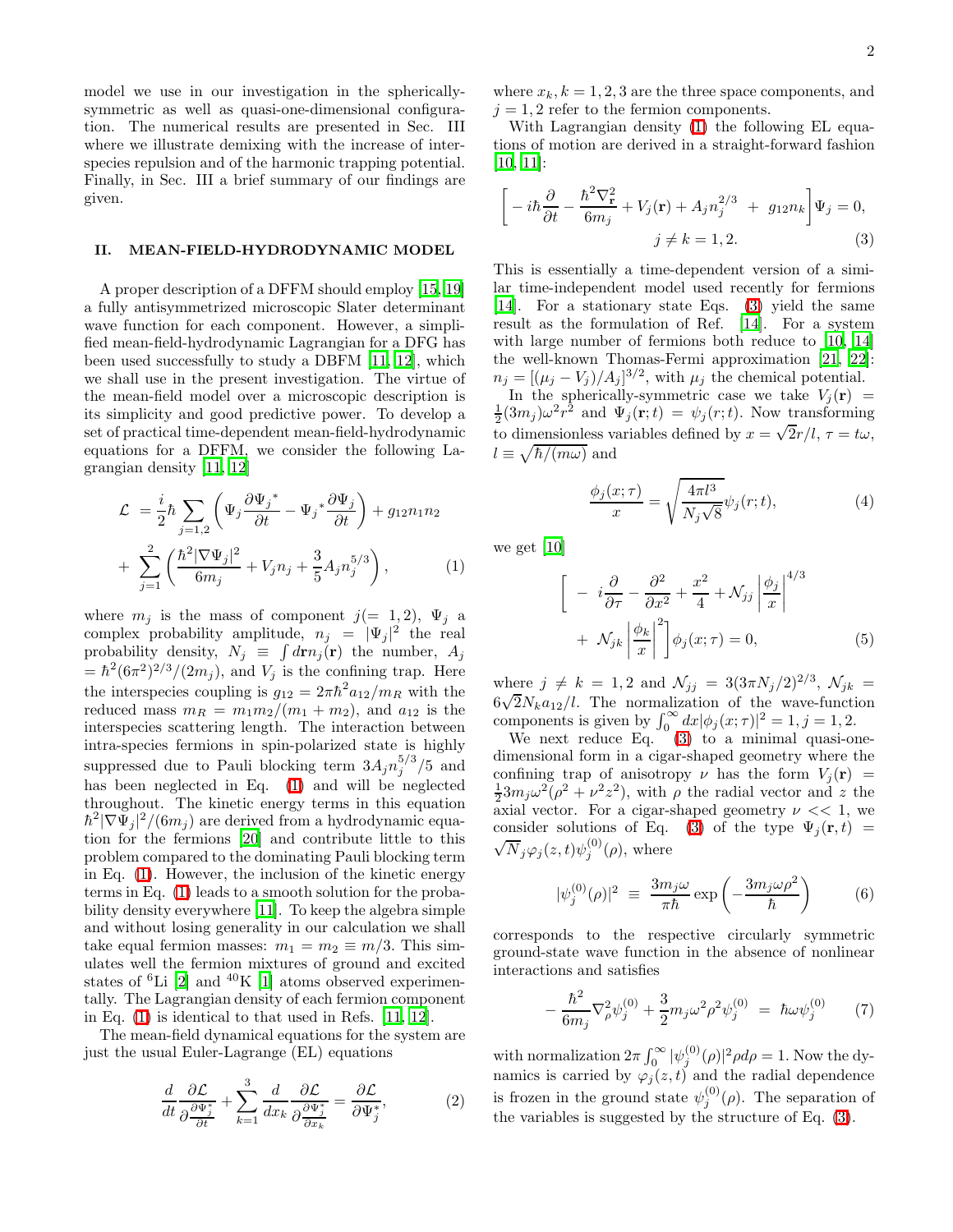Averaging over the radial mode  $\psi_j^{(0)}$ , i.e., multiplying Eq. [\(3\)](#page-1-1) by  $\psi_j^{(0)*}(\rho)$  and integrating over  $\rho$ , we obtain the following one-dimensional dynamical equations [\[11,](#page-5-10) [12\]](#page-5-11):

<span id="page-2-0"></span>
$$
\left[ -i\hbar \frac{\partial}{\partial t} - \frac{\hbar^2}{6m_j} \frac{\partial^2}{\partial z^2} + \frac{3}{2} m_j \nu^2 \omega^2 z^2 + F_{jj} N_j^{2/3} |\varphi_j|^{4/3} + F_{jk} N_k |\varphi_k|^2 \right] \varphi_j(z, t) = 0, \quad (8)
$$

where  $j \neq k = 1, 2$  and

$$
F_{jk} = g_{12} \frac{\int_0^\infty |\psi_k^{(0)}|^2 |\psi_j^{(0)}|^2 \rho d\rho}{\int_0^\infty |\psi_j^{(0)}|^2 \rho d\rho} = g_{12} \frac{M_{12}\omega}{\pi\hbar},\qquad(9)
$$

$$
F_{jj} = A_j \frac{\int_0^\infty |\psi_j^{(0)}|^{2+4/3} \rho d\rho}{\int_0^\infty |\psi_j^{(0)}|^2 \rho d\rho} = \frac{3A_j}{5} \left[ \frac{3m_j \omega}{\pi \hbar} \right]^{2/3}, \tag{10}
$$

where  $M_{12} = 3m_1m_2/(m_1 + m_2)$ . In Eq. [\(8\)](#page-2-0) the normalization is  $\int_{-\infty}^{\infty} |\varphi_j(z,t)|^2 dz = 1$ .

<span id="page-2-1"></span>In Eq. [\(8\)](#page-2-0), we introduce the dimensionless variables  $\tau = t\nu\omega/2, x = z/l_z, \phi_j = \sqrt{l_z}\varphi_j$ , with  $l_z = \sqrt{\hbar/(\nu\omega m)}$ , so that

$$
\begin{aligned}\n&\left[ -i\frac{\partial}{\partial \tau} - \frac{\partial^2}{\partial x^2} + c^2 x^2 + \mathcal{N}_{jk} |\phi_k|^2 \right. \\
&+ \mathcal{N}_{jj} |\phi_j|^{4/3} \bigg] \phi_j(x, \tau) = 0, \quad j \neq k = 1, 2, \ (11)\n\end{aligned}
$$

where  $c = 1$ ,  $\mathcal{N}_{jk} = 12a_{12}(N_k/\nu)/l_z$ , and  $\mathcal{N}_{jj} =$  $9(6\pi N_j/\nu)^{2/3}/5$ . However, by taking  $c \neq 1$  we can modify the harmonic trap. In Eq.  $(11)$ , the normalization condition is given by  $\int_{-\infty}^{\infty} |\phi_j(x,\tau)|^2 dx = 1$ .

### III. NUMERICAL RESULTS

We solve the coupled mean-field-hydrodynamic equations [\(5\)](#page-1-2) and [\(11\)](#page-2-1) numerically using a time-iteration method based on the Crank-Nicholson discretization scheme elaborated in [\[23](#page-5-22)]. We discretize the mean-field equations using time step 0.001 and space step 0.05. In the quasi-one-dimensional case we span x from  $-60$  to 60, and in the three-dimensional case we span  $x$  from 0 to 30. In both cases we start with the Gaussian ground-state solution of the linear harmonic oscillator problem as input at  $\tau = 0$  while we set the nonlinearities  $\mathcal{N}_{jk} = \mathcal{N}_{jj} = 0$ . In the three-dimensional case governed by Eq. [\(5\)](#page-1-2) we take  $\phi_j(x, \tau = 0) = (\pi/2)^{-1/4} \exp(-x^2/4)$ and in the one-dimensional case governed by Eq. [\(11\)](#page-2-1) we take  $\phi_j(x, \tau = 0) = \pi^{-1/4} \exp(-x^2/2)$ . With these initial states we perform time evaluation of Eqs. [\(5\)](#page-1-2) and [\(11\)](#page-2-1). During the course of time evolution the nonlinear terms  $\mathcal{N}_{ik}$  and  $\mathcal{N}_{ij}$  are slowly introduced at the rate of 0.0001 at each time step of 0.001. The solution evolves slowly with time and attains the final stationary configuration



FIG. 1: (Color online) The fermionic profiles  $\varphi_i(z)$  of Eq. [\(8\)](#page-2-0) vs z for  $N_1 = 1000$  and  $N_2 = 10$  in the quasi-one-dimensional case ( $\nu = 0.1$ ) for  $a_{12} =$  (a) 50 nm, (b) 100 nm, (c) 150 nm, and (d) 400 nm.

after the full desired nonlinearity is introduced slowly. It is important to introduce the nonlinearity slowly to achieve a final stationary configuration.

In our numerical investigation we take  $l = 1 \mu m$  and consider the fermions to have the mass of  ${}^{40}\text{K}$  atoms and to occupy two levels of this fermionic atom. In the spherically-symmetric case this corresponds to a radial frequency  $\omega \approx 2\pi \times 83$  Hz. Consequently, the unit of time is  $1/\omega \approx 2$  ms, and the unit of length  $l/\sqrt{2} \approx 0.7$  $\mu$ m. In the quasi-one-dimensional case we take  $\nu = 0.1$ and  $l_z = 1 \mu m$  corresponding to an axial frequency  $\omega \nu \approx 2\pi \times 83$  Hz. Consequently, the unit of time is  $2/(\nu\omega) \approx 4$  ms, and the unit of length  $l_z = 1 \mu m$ .

After a small experimentation it is realized that both in Eqs.  $(5)$  and  $(11)$ , demixing is most favored when  $N_1$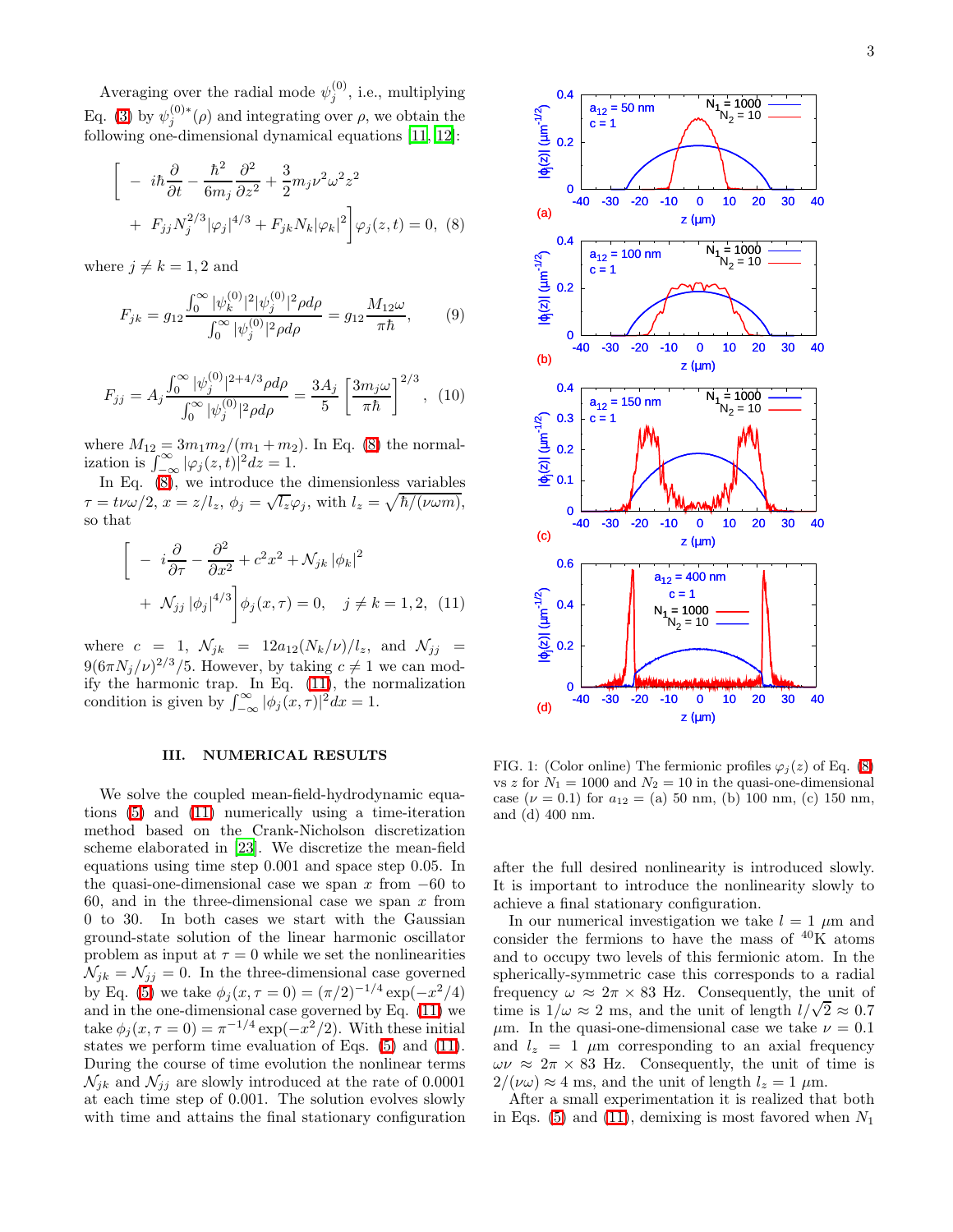

FIG. 2: (Color online) The fermionic profiles  $\phi_i(x)$  of Eq. [\(5\)](#page-1-2) vs. x in dimensionless units for  $N_1 = 10000$  and  $N_2 = 100$  in the spherically-symmetric case for  $a_{12} = (a) 50$  nm, (b) 300 nm, (c) 400 nm, and (d) 800 nm.

and  $N_2$  are widely different from each other. Under this condition one of the components is much larger in size than the other and easily expels the smaller component from the center of the trap upon an increase in interspecies repulsion or trap frequency and we shall consider only this asymmetric configuration here. In previous investigations [\[18](#page-5-17)] demixing in the symmetric configuration  $(N_1 = N_2)$  was considered. The interspecies repulsion can be manipulated through the scattering length  $a_{12}$ by varying a background magnetic field near a fermionfermion Feshbach resonance [\[24](#page-5-23)].

First, we present results for the quasi-one-dimensional case from a solution of Eq. [\(11\)](#page-2-1). After some experimentation we take in the initial DFFM  $N_1 = 1000, N_2 = 10$ , and  $a_{12} = 50$  nm,  $\nu = 0.1$ . This corresponds to nonlinearities  $\mathcal{N}_{11} \approx 5917, \mathcal{N}_{22} \approx 274, \mathcal{N}_{12} = 60$  and  $\mathcal{N}_{21} = 6000$ . The two overlapping Gaussian-type fermionic profiles in this case are shown in Fig. 1 (a). Next we increase the interspecies repulsion by increasing the interspecies scat-

tering length  $a_{12}$ . With the increase of repulsion the component with smaller number of fermions is slowly deiven out of the central region which continues to be solely occupied by the component with larger number of fermions. In Figs. 1 (b), (c) and (d) we plot the results for  $a_{12} =$ 100 nm, 150 nm, and 400 nm, from where we find that a complete demixing has occurred for  $a_{12} = 400$  nm. In the last case two symmetrical peaks of the component with smaller number of fermions appear where the density of the component with larger number of fermions is practially zero. The interesting thing to note is that in Figs. 1 (a)  $-$  (d), the profile of the degenerate gas with larger number of fermions remains practially unchanged, while the weaker component with much smaller number of fermions is expelled from the central region with the increase of repulsion. The mutual repulsion has practically no effect on the "heavier" component when it expells the "lighter" component from the central region. Had we considered the symmetric case with  $N_1 = N_2 = 1000$  a much larger  $a_{12}$  would be necessary for a complete demixing.

Next we consider demixing in the three-dimensional spherically-symmetric case from the solutions of Eq. [\(5\)](#page-1-2). In this case we take in the initial DFFM  $N_1 = 10000$ ,  $N_2 = 100$ , and  $a_{12} = 50$  nm. This corresponds to nonlinearities  $\mathcal{N}_{11} \approx 3914, \mathcal{N}_{12} \approx 42, \mathcal{N}_{21} \approx 4243$ , and  $\mathcal{N}_{22} \approx 181$ . The overlapping fermionic quasi-Gaussian profiles of the DFGs in this case are shown in Fig. 2 (a). Now we increase the interspecies repulsion by increasing the scattering length  $a_{12}$ . With the increase of repulsion among the two species, smooth Gaussian profiles of the DFFM are destroyed and the component with smaller number of fermions is slowly driven out of the central region which continues to be occupied by the component with larger number of fermions. In Figs. 2 (b), (c), and (d) we plot the results for  $a_{12} = 300$  nm, 400 nm, and 800 nm, respectively. From Figs. 2 we see that demixing has increased with the increase of repulsion among the two components. In Fig. 2 (d) the component with smaller number of fermions is practically located outside the region occupied by the component with larger number of fermions.

The dimensionless parameter controlling the validity of the present dilute (weakly interacting) mean-fieldhydrodynamic model is the number of particles in a scattering volume  $|a|^3$ , where a is the scattering length. This can be written as  $\bar{n}|a|^3$ , where  $\bar{n}$  is the average density of the gas [\[21\]](#page-5-20). When  $\bar{n}|a|^3 \ll 1$  the system is said to be dilute or weakly interacting. The opposite limit  $\bar{n}|a|^3 >> 1$  is known as the unitarity limit. It is interesting to find out if demixing in the three-dimensional case shown in Fig. 2 occured in the dilute limit. In Fig. 2 (c) demixing is visible for  $|a| = 400$  nm where there are 10000 atoms in a sphere of radius  $R \approx 18 \mu$ m. Consequently,  $\bar{n} = 10000/(\frac{4}{3}\pi R^3/3) \approx 0.4 \ \mu m^{-3} \text{ and } |a|^3 \approx 0.064 \ \mu m^3,$ so that  $\bar{n}|a|^3 \approx 0.025$ . So demixing starts in the dilute weakly interacting limit and continues in the unitarity limit.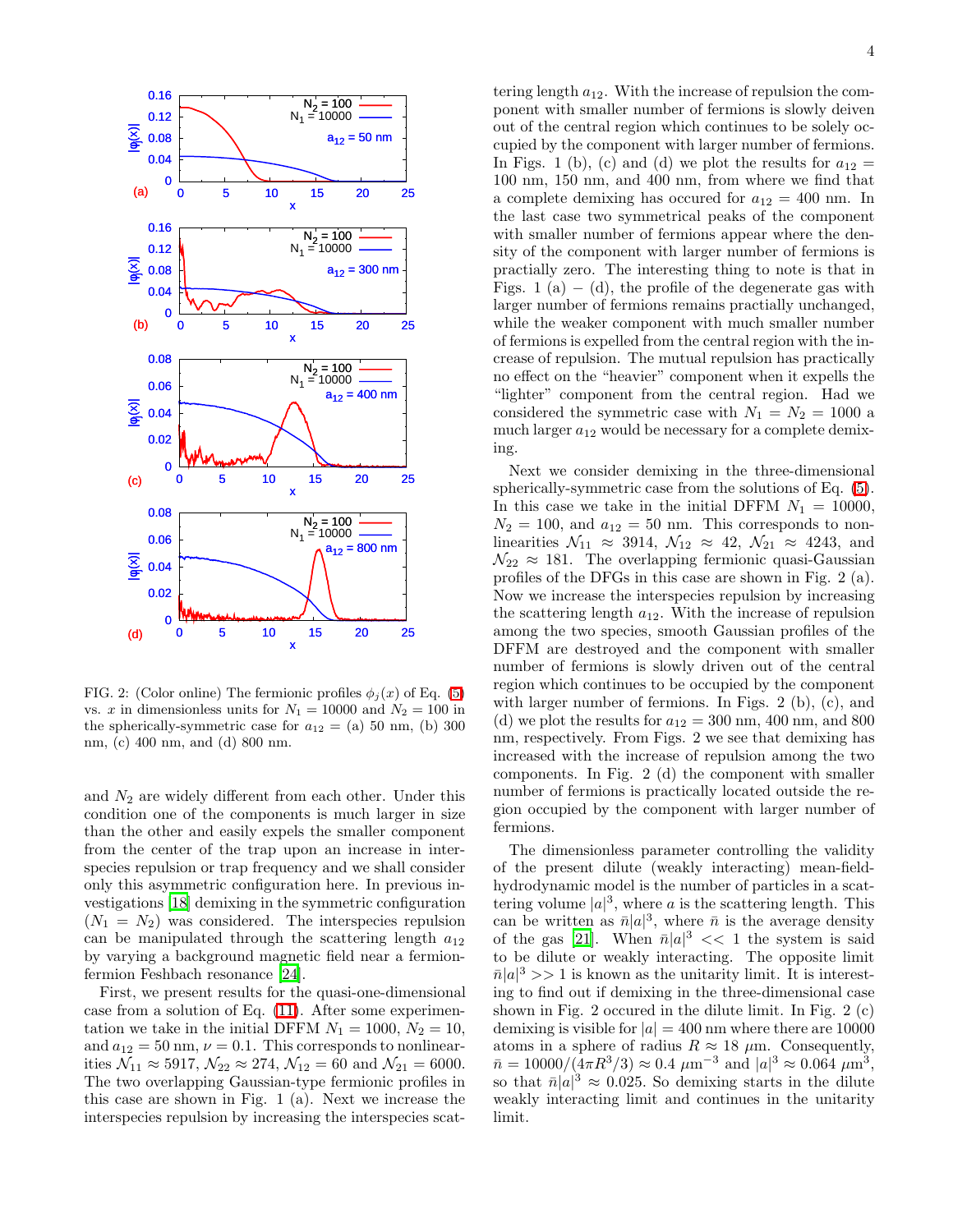

FIG. 3: (Color online) The fermionic profiles  $\varphi_j(z)$  of Eq. [\(8\)](#page-2-0) vs. z for  $N_1 = 1000$ ,  $N_2 = 10$  and  $a_{12} = 100$  nm in the quasi-one-dimensional case ( $\nu = 0.1$ ) for  $c =$  (a) 3 and (b) 8.

The present condition of demixing is consistent with that of Ref. [\[18\]](#page-5-17), where they have reported demixing as a function of the parameter [\[22](#page-5-21)]

$$
\gamma \equiv \frac{E_{\rm int}}{E_{\rm pot}} = \alpha N^{1/6} \frac{a}{l},\tag{12}
$$

with  $\alpha = 2^{1/3}3^{1/6}(8192/2835\pi^2) \approx 0.44$  and N the number of atoms,  $E_{\text{int}}$  is the interaction energy and  $E_{\text{pot}}$ is the potential energy of the harmonic oscillator trap. The parameter  $\gamma$  compares the interaction energy with the potential energy in the harmonic trap and provides a more reliable account of the words "weakly interacting". A small value of the parameter  $\gamma$  together with the condition  $\bar{n}|a|^3 \ll 1$  is necessary for the DFFM to be weakly interacting. In the situation of Fig. 2 (c)  $(a = 400 \text{ nm})$ demixing has started for  $\gamma \approx 0.44 \times 10000^{1/6} \times 0.4 \approx 0.8$ and is absent in the situation of Fig. 2 (b)  $(a = 300$ nm) where  $\gamma \approx 0.6$ . In the study of Ref. [\[18\]](#page-5-17) demixing started at  $\gamma \approx 0.7$ , and was absent for  $\gamma \approx 0.54$  quite consistent with present finding. The small value of  $\gamma$ (< 1) obtained in the present study as well as in Ref. [\[18\]](#page-5-17) confirm the dilute or weakly interacting nature of the DFFM in the demixing limit. However, according to the condition obtained in Ref. [\[17\]](#page-5-16), demixing should occur only in the unitarity limit. We do not know the reason for this discrepancy. Further investigations are needed for clarification.

Now we investigate the possibility of demixing in a DFFM by increasing the strength of the harmonic trap. We illustrate the results only in the quasi-onedimensional case described by Eq. [\(11\)](#page-2-1). From Fig. 1

(b) we find that there is no real demixing in the solution of Eq. [\(11\)](#page-2-1) for  $N_1 = 1000, N_2 = 10, a_{12} = 100$  nm and  $c = 1$ . In this case we find that demixing appears as we increase c keeping other parameters fixed. The results are illustrated in Figs. 3 (a) and (b) for  $c = 3$  and 8. The increase of parameter  $c$  increases the trap frequency in the same proportion. From Fig. 3 (a) we find that demixing already appears for  $c = 3$  and increases in Fig. 3 (b) for  $c = 8$ . For a large c, the appearance of demixing for a smaller  $a_{12}$  can be understood from the structure of Eq. [\(11\)](#page-2-1). An increase of the trapping frequency corresponds to a decrease in the harmonic oscillator length  $l_z$ . Then a smaller value of  $a_{12}$  can lead to a larger nonlinearity  $\mathcal{N}_{jk}$  as in the definition of  $\mathcal{N}_{jk}$ ,  $a_{12}$  is always scaled with respect to  $l_z$ . However, with the increase of the trapping frequency the scaling length  $l_z$  is reduced and the degenerate gas is confined to a smaller region in space as can be seen from Figs. 3 (a) and (b).

### IV. SUMMARY

Using a coupled set of time-dependent mean-fieldhydrodynamic equations for a trapped DFFM derived using the Lagrangian density for a DFG suggested recently [\[11,](#page-5-10) [12\]](#page-5-11), we study the phenomenon of demixing in a trapped DFFM. We show that, for a repulsive interspecies fermion-fermion interaction, demixing is favored in a DFFM with different number of fermions. Demixing appears for a large value of interspecies scattering length  $a_{12}$  denoting a large repulsion between the components. As the interspecies repulsion increases, the fermionic component with smaller number of fermions is expelled from the central region which is solely occupied by the component with larger number of fermions. Demixing in a trapped DFFM can be realized experimentally by changing the interspecies scattering length  $a_{12}$ to a large positive value by exploiting a fermion-fermion Feshbach resonance [\[24\]](#page-5-23). Demixing also appears with the increase of trapping frequency for a smaller  $a_{12}$ . This later possibility to achieve demixing is more attractive experimentally as it is easier to increase the trapping frequency than to increase  $a_{12}$  near a Feshbach resonance by manipulating a background magnetic field [\[24\]](#page-5-23). A proper treatment of DFFM should be performed using a fully antisymmetrized many-body Slater determinant wave function [\[15\]](#page-5-14) as in the case of atomic and molecular scattering involving many electrons [\[25](#page-5-24)]. However, in view of the success of the hydrodynamic model in other contexts [\[10,](#page-5-9) [11](#page-5-10), [12](#page-5-11)] we do not believe that the present study on mixing-demixing in a DFFM to be so peculiar as to have no general validity.

### Acknowledgments

The work is supported in part by the CNPq and FAPESP of Brazil.